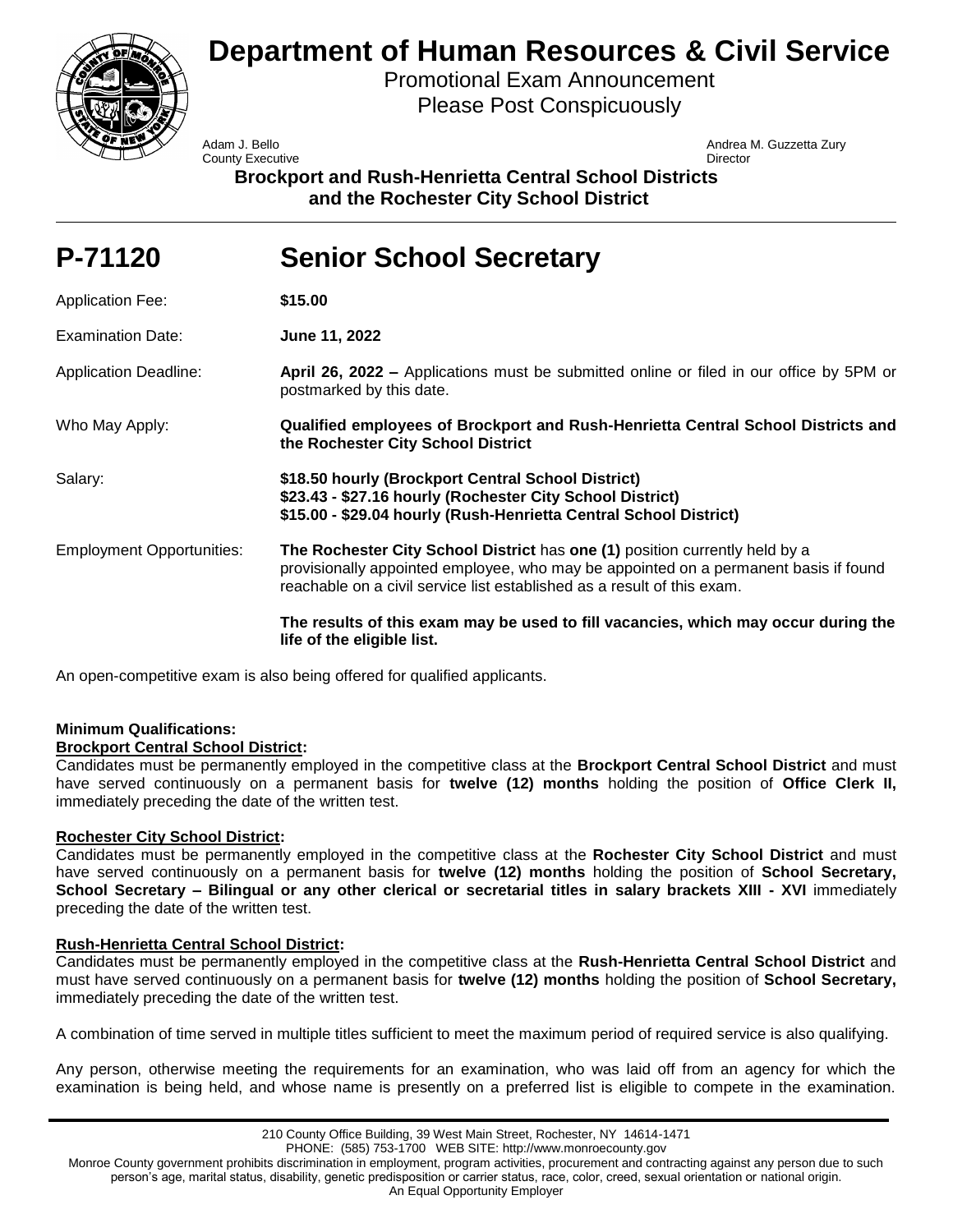#### **Senior School Secretary, P-71120 (Brockport and Rush-Henrietta Central School Districts and the Rochester City School District)**

When completing the application, such person should be sure to indicate his/her present employment and/or the title and location of his/her last permanent employment in the municipality.

## **Fees:**

A **\$15.00 non-refundable** Application Fee for each examination for which you apply is to be paid with your application, unless the fee is waived for that examination.

Make check or money order payable to: Monroe County Director of Finance

Write the LAST FOUR DIGITS of your SOCIAL SECURITY NUMBER AND EXAM NUMBER(S) ON YOUR CHECK OR MONEY ORDER.

Be sure to compare your qualifications carefully with the requirements listed and file only for those examinations for which you clearly qualify and intend to take. We cannot prescreen applications submitted without the fee. No refunds will be made if your application is disapproved or you fail to appear for the test. There is a \$15.00 charge for returned checks. We do not accept cash.

## **Exception to Fee Requirement:**

A waiver of application fee will be allowed if you are unemployed and primarily responsible for the support of a household. In addition, a waiver of application fee will be allowed if you are determined eligible for Medicaid, or receiving Supplemental Security Income payments, or Public Assistance (Temporary Assistance for Needy Families/Family Assistance or Safety Net Assistance) or are certified Job Training Partnership Act/Workforce Investment Act eligible through a State or local social service agency. Employees of Monroe County who are represented by the Federation of Social Workers, Local 381, are eligible for this waiver for all exams if they are in salary group 52 and below; employees in a salary group above 52 are eligible for the fee waiver, if the examination is for a title in their career field.

Employees of Monroe County who are represented by C.S.E.A., Local 828, are eligible for this waiver, if they are in salary group 10 or below. The fee is waived for all Monroe County employees taking promotional exams. Individuals wishing to claim this waiver of fee must complete a request for application fee waiver and certification request located on the last page of the application. Such claims are subject to later verification and, if not supported by appropriate documentation are grounds for barring appointment.

## **Description of Duties:**

This is a secretarial position responsible for the performance of complex secretarial and routine administrative duties necessary for the efficient operation of a secondary school, office or special education program and the use of a personal computer for word processing and database entry is an integral part of the position. Duties include relieving the principal of administrative details of work with established procedures. The employee reports directly to, and works under the general supervision of, a secondary school principal. General supervision may be exercised over clerical staff.

## **Scope of Examination:**

The **written, multiple-choice test** will cover knowledge, skills and/or abilities in such areas as:

## **Grammar/Usage/Punctuation**

The grammar and usage questions test for the ability to apply the basic rules of grammar and usage. The punctuation questions test for a knowledge of the correct placement of punctuation marks in sentences. You will be presented with sets of four sentences from each of which you must choose the sentence that contains a grammatical, usage, or punctuation error.

## **Keyboarding practices**

These questions test for a knowledge of preferred practices in such areas as letter format, capitalization, hyphenation, plurals, possessives, word division, word and figure style for numbers, and common proofreading marks. In addition, there will be a passage to proofread followed by questions on how to correct the errors in the passage.

## **Office practices**

These questions test for a knowledge of generally agreed-upon practices governing the handling of situations which typists, stenographers, secretaries, and office assistants encounter in their work, as well as a knowledge of efficient and effective methods used to accomplish office tasks. The questions cover such topics as planning work flow; setting priorities; dealing effectively with staff, visitors, and callers; filing and retrieving information; safeguarding confidentiality; using office equipment; and making procedural decisions and recommendations which contribute to a well-managed office.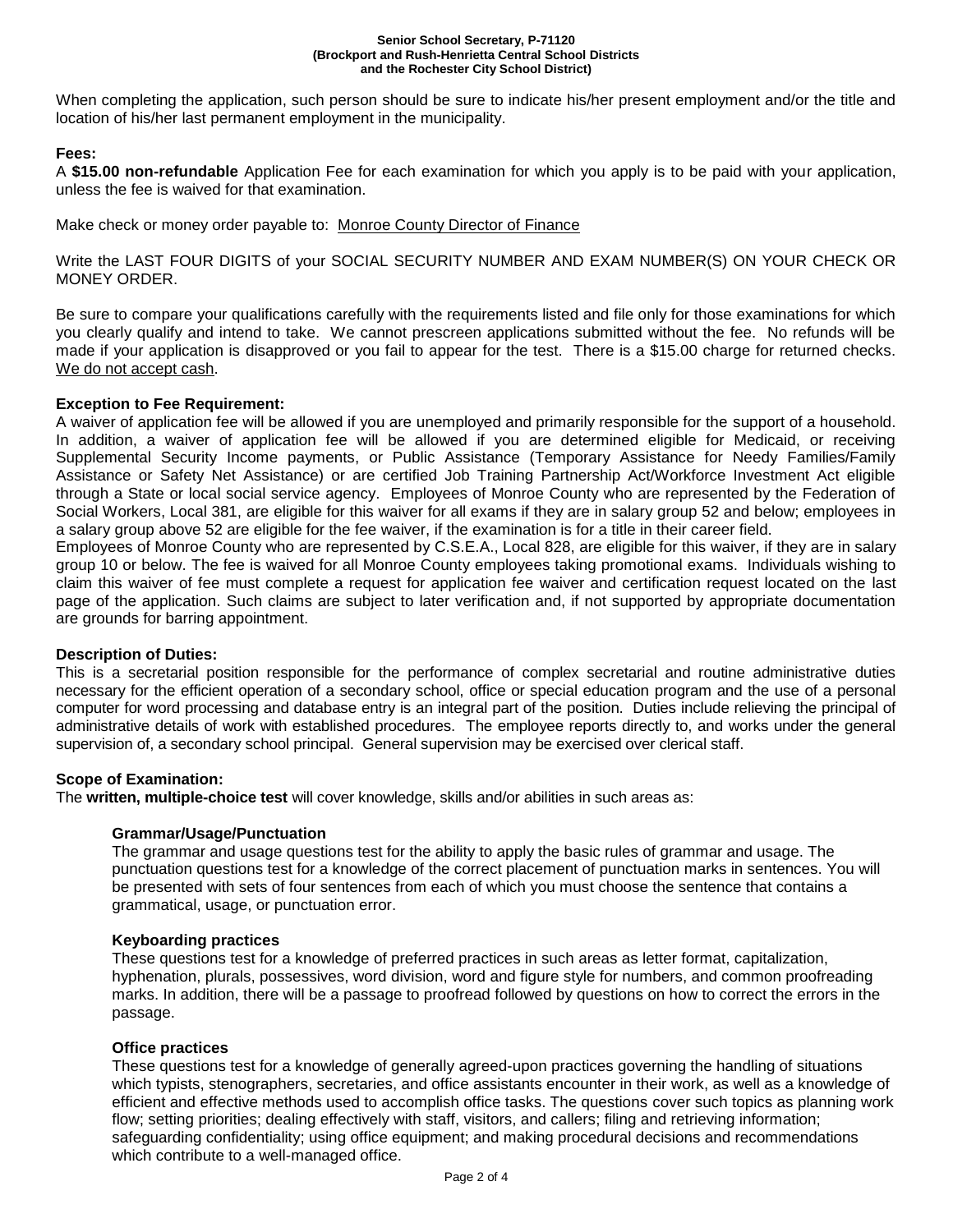#### **Senior School Secretary, P-71120 (Brockport and Rush-Henrietta Central School Districts and the Rochester City School District)**

## **Spelling**

These questions test for the ability to spell words that are used in written business communications.

## **Supervision**

These questions test for knowledge of the principles and practices employed in planning, organizing, and controlling the activities of a work unit toward predetermined objectives. The concepts covered, usually in a situational question format, include such topics as assigning and reviewing work; evaluating performance; maintaining work standards; motivating and developing subordinates; implementing procedural change; increasing efficiency; and dealing with problems of absenteeism, morale, and discipline.

## **Calculators and Reference Materials:**

Most civil service written tests do not require the use of a calculator or slide rule. However, the use of calculators is **RECOMMENDED** for this exam. Candidates have the option of bringing a hand-held, quiet, battery or solar-powered arithmetic calculator or a slide rule to the test room. Candidates will not be permitted to use calculators containing spell check, dictionary, language translator, address or telephone book, personal digital assistants, or typewriter keyboard features, or any similar devices. You may not bring books or other reference materials.

This written examination is being prepared and rated in accordance with Section 23(2) of the Civil Service Law. The provisions of the New York State Civil Service Law, Rules and Regulations dealing with the preparation and rating of examinations, as well as establishment and certification of eligible lists for positions in the classified service will apply to this examination.

**- - - - - - - - - - - - - - - - - - - - - - - - - - - - - - - - - BASIC CIVIL SERVICE INFORMATION - - - - - - - - - - - - - - - - - - - - - - - - - - - - - - - - - - --**

## **Applications:**

If you are applying for more than one exam, a separate application is required for each exam. Applications may be obtained at the address or web-site indicated at the bottom of the first page of this announcement.

#### **Candidates must record the Exam Number and Title on the Application.**

### **Seniority:**

Seniority points will be added to the score of every passing candidate at the rate of one (1) point for each appropriate five (5) year period for each year of continuous permanent service calculated to the date of original entry in the permanent classified service in accordance with the following schedule.

Seniority points will be calculated at the time of examination.

#### **Certifications and Appointments:**

The eligible list resulting from this examination will be established in accordance with the final earned numerical rating of passing candidates regardless of residence.

#### **Veteran's Credits:**

Veterans entitled to and wishing to claim additional points must file in the Monroe County Department of Human Resources an Application for Veteran's Credits (VC-1) form, and a copy of their military discharge papers (DD-214).

Disabled veterans must also file two (2) copies of an Authorization for Veteran's Disability Record (VC-4) with Veterans Affairs. These forms are available at the Monroe County Department of Human Resources and must be filed within thirty (30) days of the examination date. No credit may be added after the eligible list has been established.

Candidates currently on active duty may apply within thirty (30) days of the examination. Upon discharge, candidates must submit a copy of their military discharge papers (DD-214). Any extra points will be applied upon our receipt of the discharge papers.

#### **Active Military Members:**

Special testing arrangements may be available to applicants who are active military members. For further information contact the Monroe County Department of Human Resources before submitting an application.

#### **Special Arrangements for Examination:**

If you need an alternate test date because you are a Religious Observer [for religious reasons, cannot be tested on date of examination(s)],